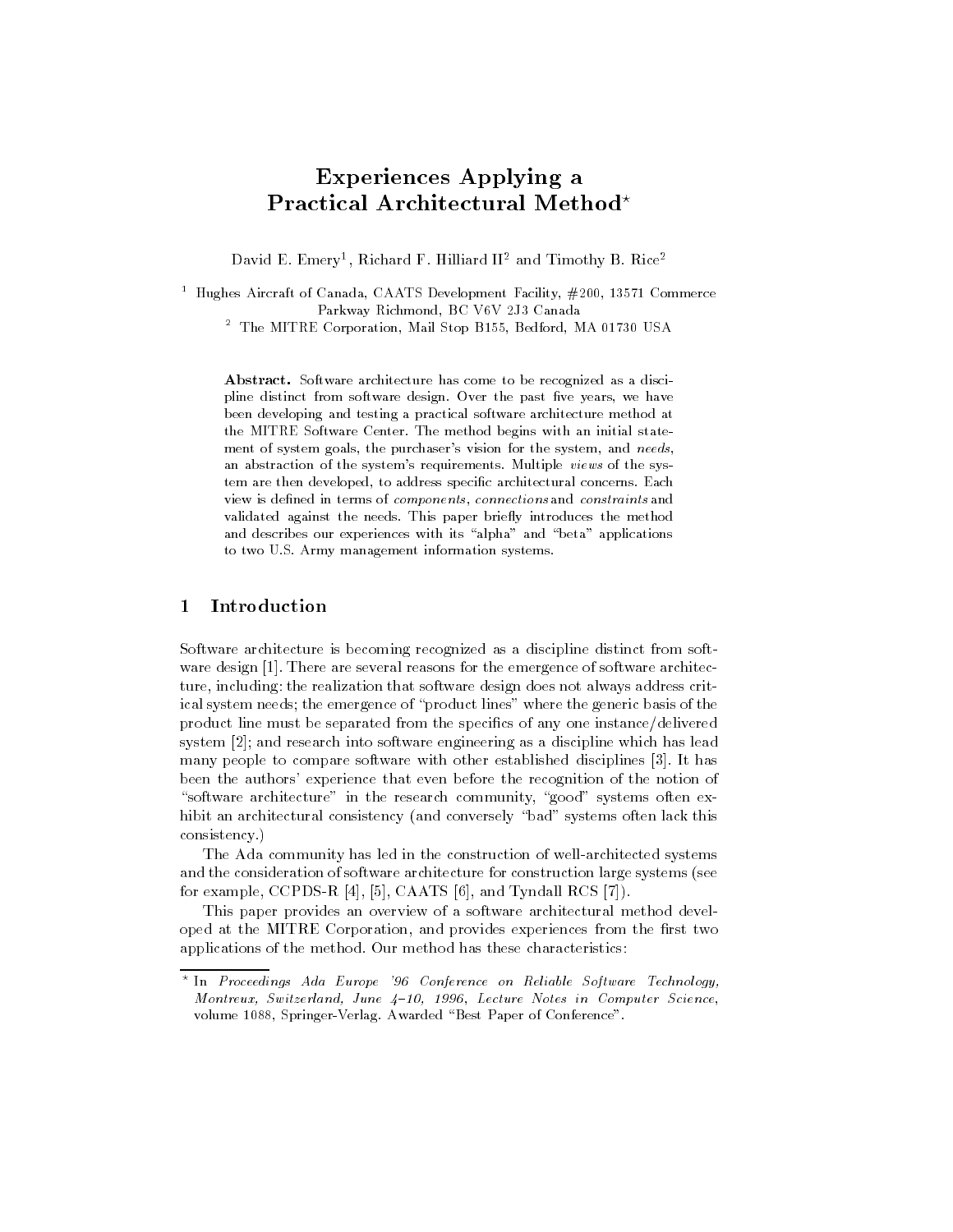- { It includes the `acquirer' and end users, as well as the system developer, as participants in architectural activities.
- ${\rm -}$  It can be applied to develop an architecture for a new system, or to capture the architecture of an existing system.
- { It does not prescribe any particular design framework, computational model or fixed set of views; thus it accommodates varying needs and interests for a wide range of classes of systems.
- { It supports traceability of architectural products back to both formal requirements and less formal goals and visions.
- $-$  The method is rooted in a line of architectural thought that emphasizes "context" as opposed to "form."

The remainder of the paper consists of a short history of the method to introduce our notion of "architecture" and define some client goals for an architecture. We briefly summarize the method, which has been detailed elsewhere [8], [9], [10]. Following that we discuss our experiences on the first two major applications of the method, and provide observations from this experience. We conclude with a set of lessons learned on architecture and discuss on-going and future work.

#### "What is a software architecture, and why do I want  $\mathbf{2}$ one?"

Our ideas about architecture have been formulated over the past five years. At the inception of ARPA's Domain-Specific Software Architecture program, one of us [11] examined the limitations of model-based approaches for "large" domains like Command and Control. This led us away from domain-specic approaches to considering the problems of general-purpose architecting techniques.

Many of these ideas have crystallized into the current method in support of our work for the U.S. Army Program Executive Office for Standard Army Management Information Systems (PEO STAMIS), and the Sustaining Base Information Services (SBIS) program in particular. MITRE was tasked to dene a notion of "software architecture" for information systems and to apply this notion to several Army projects. Specifically, this tasking came about when we were asked, "What is a software architecture, and why do I want one?"

# 2.1 Our Definition of Architecture

Although it seems that everyone is using the term "architecture" these days, there aren't many helpful definitions of the term. Our definition has these aspects:

- ${\bf -}$  An *architecture* is the highest-level conception of a system in its environment.
- ${\bf -}$  That conception includes the structure and behavior of the whole system in that environment, to show how the system will meet its requirements.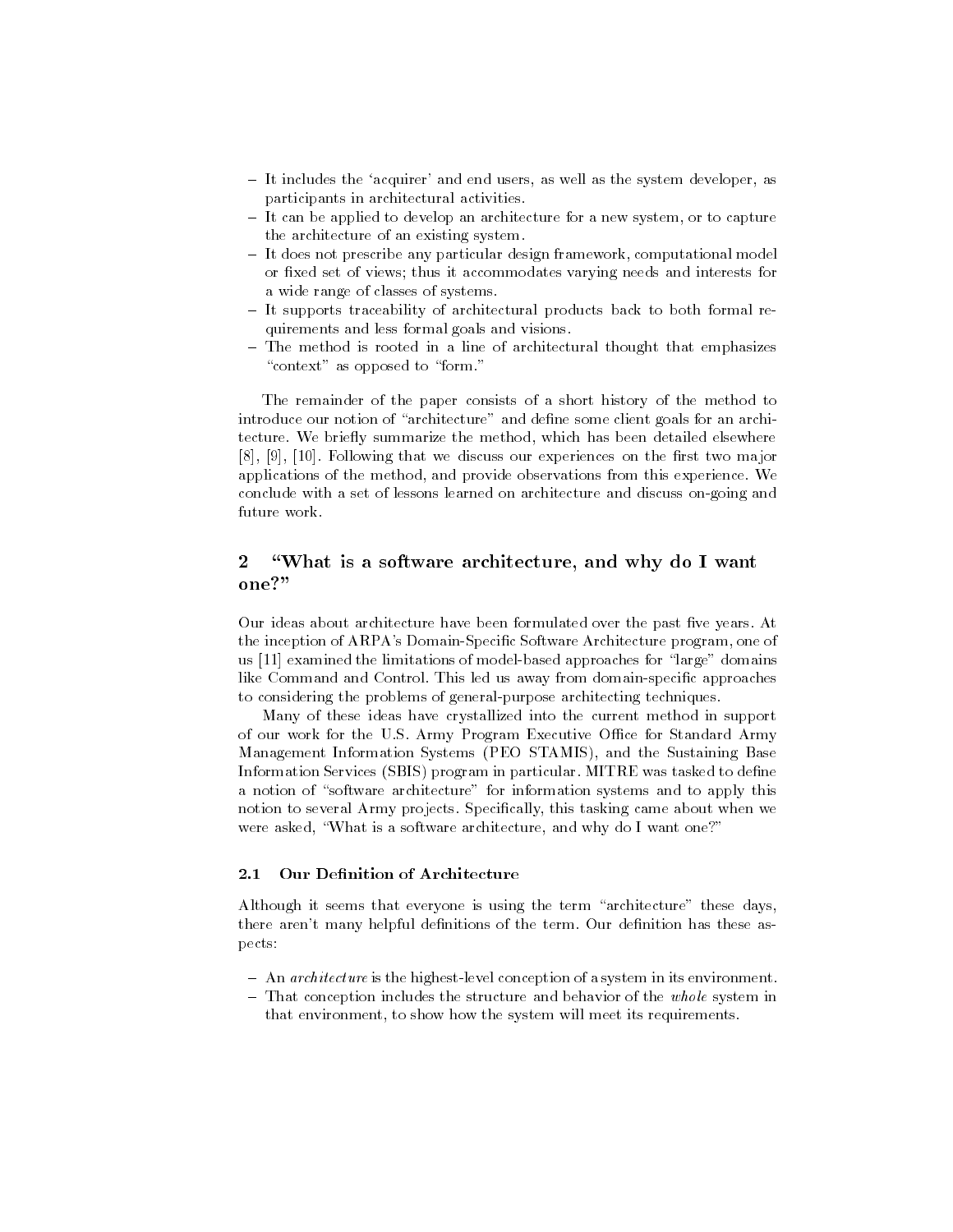- $-$  A consequence of this definition is that every system has an architecture whether or not it is written down.
- ${\bf -}$  Of course, we are most interested in *articulated* architectures—those which are documented or otherwise modeled in some form which can be communicated to others.

#### Role of Architecture  $2.2$

Our definition has a number of differences from those of others which become evident as we discuss the role of architecture in system development.

An architecture is not just a design; in fact, an architecture might result in one or more designs. It is a framework by which multiple software developers produce consistent and integrated components over the life cycle, such that: each component is part of the integral system; and, the user is unable to distinguish between components developed by different developers. As a framework it identifies tools, methods, and facilities needed to develop an individual system that conforms with the architecture.

But an architecture has other "audiences" than just developers-it serves as basis for analysis and decision-making throughout the life cycle. In addition to designers, an architecture must be usable by end users, acquirers, the system's owner and operator, etc. It therefore should be able to support technical, cost and programmatic decisions.

A "good" architecture shows how to build a system to meet its users requirements and the often intangible "needs" of these other audiences. It does this by being a decision-making tool. By formalizing the ad hoc and implicit decision making of systems engineering, it clearly identifies decisions such as technology choices, allocations of function or performance, and the selection of APIs and other interfaces.

Once identified, decisions fall into three categories, obligations, commitments, open issues. Following Burns and Lister [12] (who were actually writing about design), our method distinguishes *commitments*, *obligations* and *open issues*.

a progression of increasingly specic commitments ... properties of the system design which [detailed] designers are not at liberty to change. Those aspects of a design to which no commitment is made ... are the subject of obligations that lower levels of a design must address. The process of refining obligations into commitments is often subject to constraints imposed primarily by the execution environment.

The architecture resolves some of these decisions by making commitments. Commitments are captured as architectural rules imposed upon the designer. E.g., on SBIS the architecture resolved that there would be a single enterprise data model. In other cases, the decision is obligated to the designer to make; e.g., each application will define its data view in terms of the SBIS data model. When it is unclear which of these options may be taken, the decision remains an open issue for the architecture, subject to further investigation.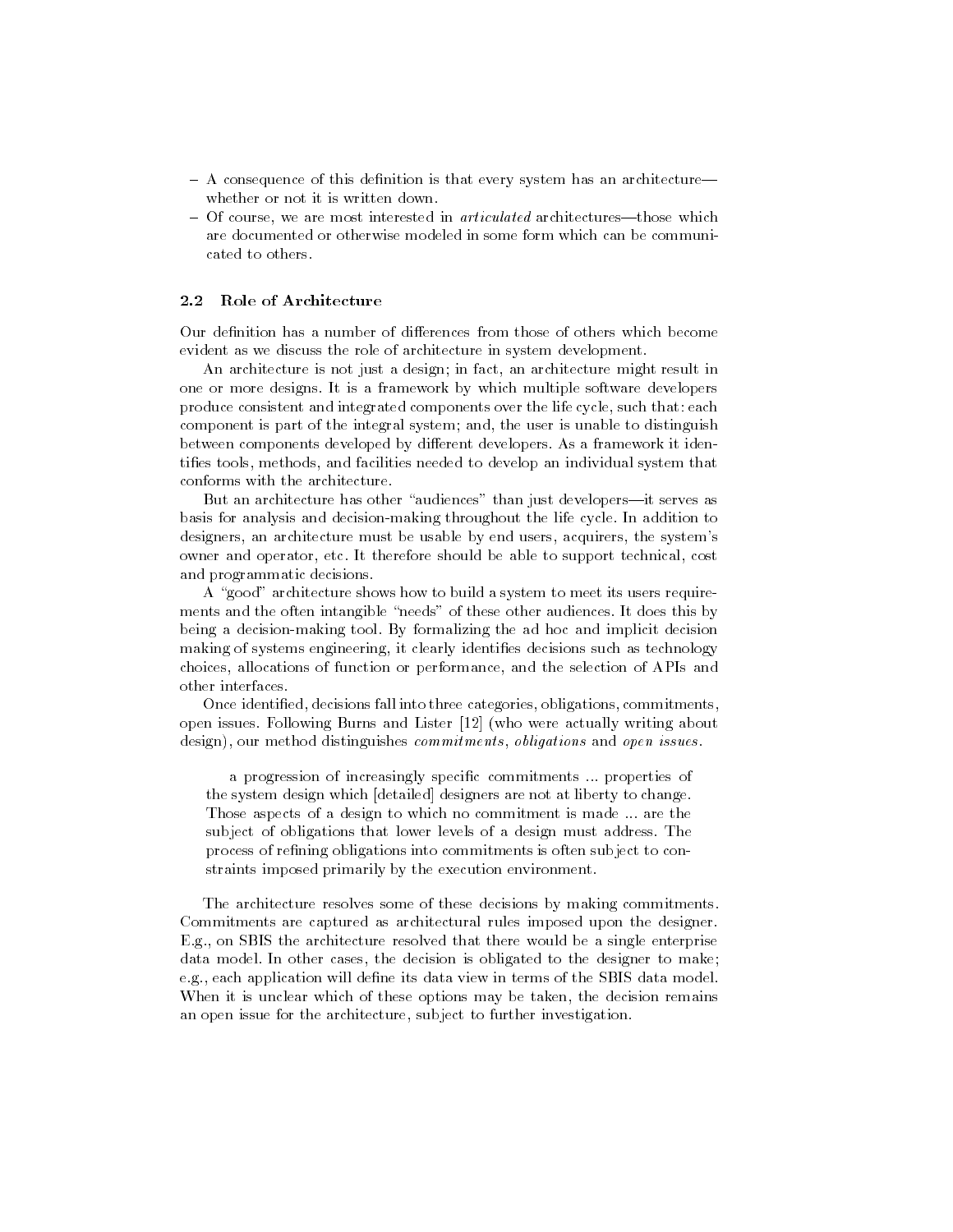#### An Overview of the Method  $\mathbf{3}$

In this section we walk through the steps of a candidate process for architecture development, the principles governing it, and how architectures are represented.

- 1. Understand program
	- $-$  reeds  $A$ nalysis  $-$
	- $-$  1 rogram cost and schedule  $-$
	- ${\bf -}$  r roducts: needs, goals, vision statements
- 2. Select views
- 3. Analyze each view
	- ${\bf -}$  reporters: a  $\bar{\rm}$  proteprint  $\bar{\rm}$  of each view with associated decisions, rules and open issues
- 4. Integrate views (for consistency)
- 5. Trace views to needs (for completeness)
- 6. Iterate activities 3, 4 and 5
	- ${\bf -}$   ${\bf -}$  until no more unresolved questions  ${\bf -}$
	- ${\scriptstyle\mathsf{F}}$  if there are numerous unresolved issues, revisit step 2  ${\scriptstyle\mathsf{F}}$
- 7. Validate
	- $\,$  Against formal requirements  $-$
	- $-$  conformance of design and implementation (as built) to architecture (as specified)

### Table 1. An Architectural Process

As in many branches of engineering, our method begins with understanding the problem and its constraints including the requirements, program cost and schedule demands; i.e., the concerns of the various stakeholders. Our understanding of these is distilled into three products, developed with the client, and ideally "owned" by the client, which capture both the specific requirements for the system, and also the general direction and intent of the client.

# 3.1 Goals and Vision: The Client's Responsibility

It is important that the client be an active participant in the architectural process. To this end, we ask the client to prepare two architectural products, a "goals statement" and a "vision statement." The goals reflect the client's evaluation criteria-how the client will evaluate whether the system is a success. These goals include meeting the formal needs, as well as preferences and desires which do not occur as requirements. The vision indicates the client's long-term direction for the system. This includes both the current system under develop ment, and also provides a view of its evolution and eventual replacement.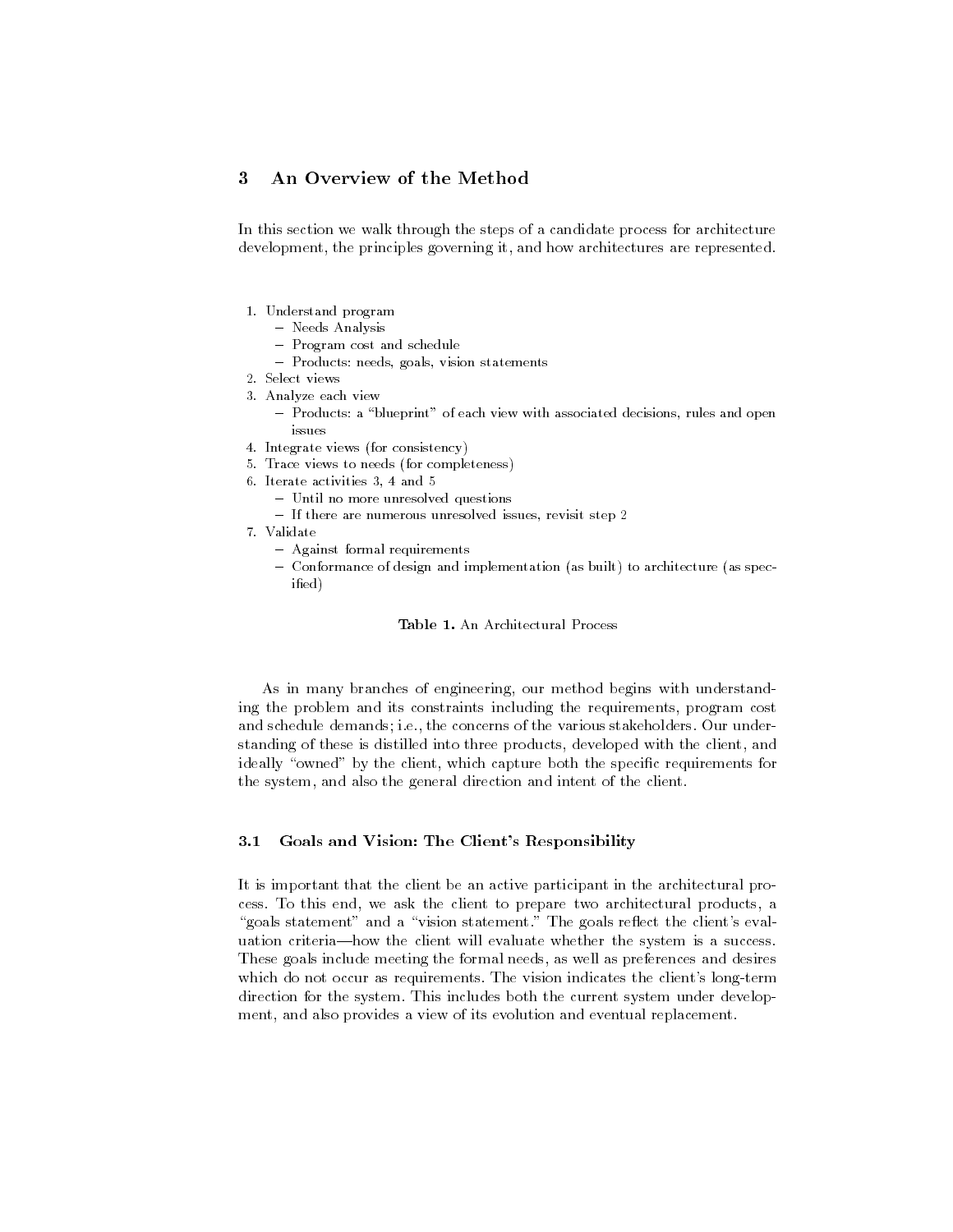### 3.2 Needs: An abstraction of requirements

For the kinds of systems we typically deal with, there are one or more require ments specication documents, often running into hundreds or even thousands of pages. Even when well-written, these formal requirements documents have proven to be too difficult to use effectively to derive and analyze system architectures. We analyze these requirements into a set of needs, which capture the architecturally-relevant requirements, without unnecessary detail.

Needs are developed using classical requirements analysis techniques [13], [14]:

- 1. Abstract system requirements to system needs
- 2. Analyze needs for architectural relevance
- 3. Convert to architecture need
- 4. Review and verify coverage
- 5. Document and gain buy-in from program

The step which classical techniques do not provide much guidance for is determining the architectural relevance of a requirement. This requires experienced architects

# 3.3 View Selection

With the needs, goals and vision in place, we begin to architect the system. We document an architecture as a model, expressed as a number of views. The purpose of multiple views is to manage complexity and separate concerns $\rightarrow$ a single model would be too complex to capture all aspects of a system's architecture. Instead, each view focuses on one or more key concerns of the system. A key principle of views is completeness: for each view, that view is intended to cover the whole system from the selected vantage point. Another principle is that views are not mutually exclusive; rather, a cohesive understanding of the system is gained through integration of the interrelated views (see Traceability, below).

Unlike other techniques which pre-select a set of viewpoints [2], we do not. The selection of appropriate views is a critical early activity of the architect, driven by the critical concerns of the program.

#### $3.4$ 3.4 Components, Connections and Constraints

Each view is modeled individually using three primitives: components, connections and constraints.

*Components* represent the major structural elements of a view. E.g., functions in a functional view, processors and data stores in a physical view.

Connections represent the major relations between components. These include "run-time" relationships like control or data flow as well as other dependencies.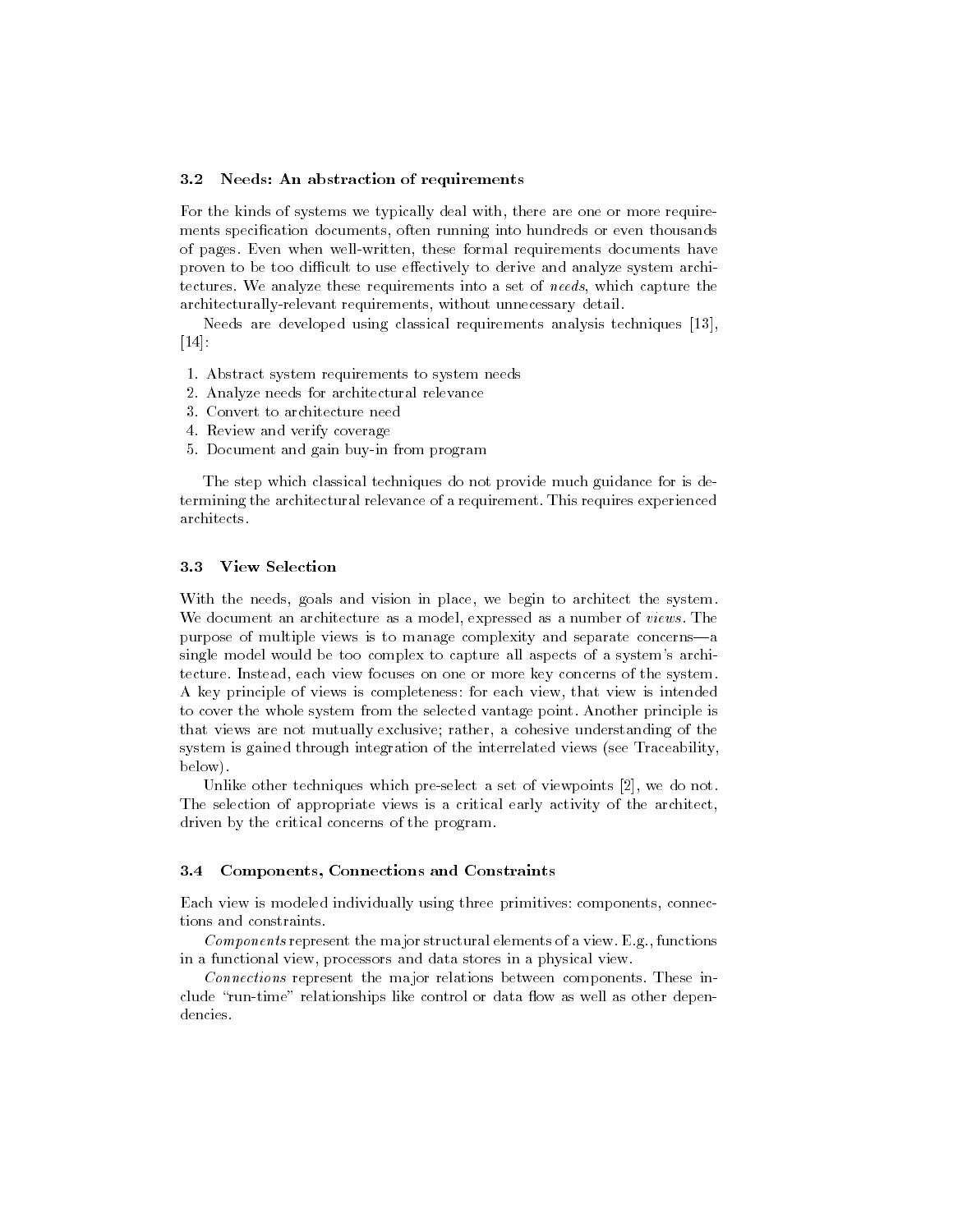Constraints represent laws the system must observe; constraints apply to components and connections. Constraints include performance and non-functional requirements, style and protocol rules, and laws of nature which constrain re-

The modeling of views is defined by the "C3 meta model," a grammar which states the permissible syntactic and semantic relationships between these three kinds of modeling primitives [15].

### 3.5 Traceability

There are several levels of traceability defined by our method.

Once a view is syntactically checked, using the meta model, it may be integrated with others (step 4). View integration is a necessary step in a method like ours because of the nature of views; integration is a meaningful semantic act, not a syntactic projection or transformation which could be automated. The technique we use for view integration is based on Ross' \model tie process" from Structured Analysis (SADT) [16]. Using the tie process, we systematically crossreference related entities from distinct views, thereby addressing what Shaw calls the "multiple views problem"  $[17]$ .

Once the views have been integrated, the (resulting) architectural definition is reconciled against the original needs analysis (step 5). In this step we ascertain that the architecture covers the stated needs, goal and vision. It is not necessary that each statement of goals, vision, and needs be individually satisfied by the architecture definition. However, it is necessary that all questions or issues raised in goals, vision or needs are either identied and resolved by the architecture, or that the architecture definition explicitly delegates their resolution to the design.

Later in the development, there is a further level of traceability, that of establishing conformance of the design and/or implementation with the architecture (step 7).

#### The SBIS Architecture  $\overline{4}$

### 4.1 The SBIS Program

Mission. Like many other enterprises, the Army needs to downsize its operations over the next decade, while creating the capability to respond with greater flexibility to changing mission requirements.

The objective of the Sustaining Base Information Services (SBIS) program is to acquire and implement a Government-owned and Government-operated (GO/GO) Open Systems Environment (OSE) infrastructure and to transition all active Army component automated information systems to that OSE by 2002. Such an infrastructure is intended to provide a common user interface and services to help eliminate proprietary, "stovepiped" Army management information system applications. It is intended to provide greater flexibility for access to information regardless of operational environments (ranging from Army installations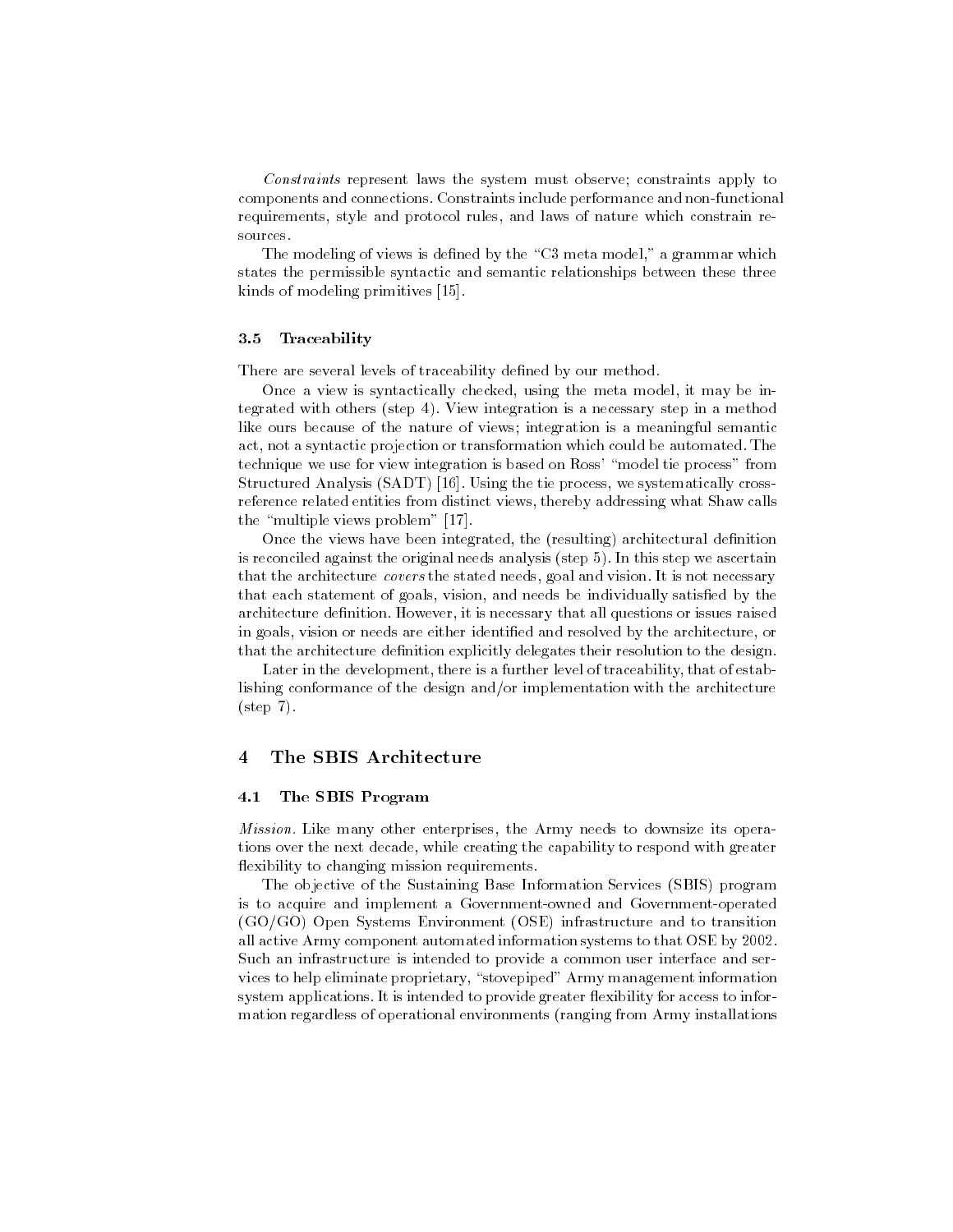to forward-deployed elements from those installations), database management systems, networks or physical location of the information, in accordance with the Army Enterprise Strategy.

The SBIS OSE infrastructure is based on current and emerging OSE Standards. Adherence to these standards as they continue to evolve ensures that the Army's information services remain independent of technology and vendor, while supporting a selection of vendor products. The design allows an ongoing infusion of new technology and emphasizes procured rather than developed items.

### 4.2 SBIS Needs, Goals and Vision

The SBIS goals and vision statements were formulated by the client working in concert with the SBIS system engineer and the architecture team. The SBIS goals statement is shown in table 2. The SBIS vision statement is shown in table 3.

- $-$  Design SDIS to evolve
	- Use Commercial of the shelf (COTS) products vs. Shelf the-specification  $\mathcal{L}_\mathbf{u}$ items whenever possible
	- Assume that user needs will change over time
- $-$  Design SDIS for change  $-$ 
	- COTS products used in SBIS will change as the market evolves
	- Hardware will change, becoming more heterogeneous with time
	- Use of standards will allow SBIS to adapt to changes in hardware and COTS software

Table 2. SBIS Statement of Goals

 $SBIS$  Needs. A needs database was constructed early in the architectural effort and has been maintained throughout the project. It currently captures about 140 needs—in contrast to hundreds of formal requirements reflected in the Statement of Work, and "capstone" requirements document. In addition, each of the tens of SBIS applications to be supported has its own Functional Description docu ment, typically containing numerous user requirements. Since the predominance of these requirements are functional specics within the overall concept of Army management information systems, they do not have a direct impact on the architecture, and thus are bit reflected as needs.

Each need is recorded with a unique identier, a statement of the need, cross-references to the formal requirements from which it is derived, and other information. We currently maintain the needs database as a spreadsheet.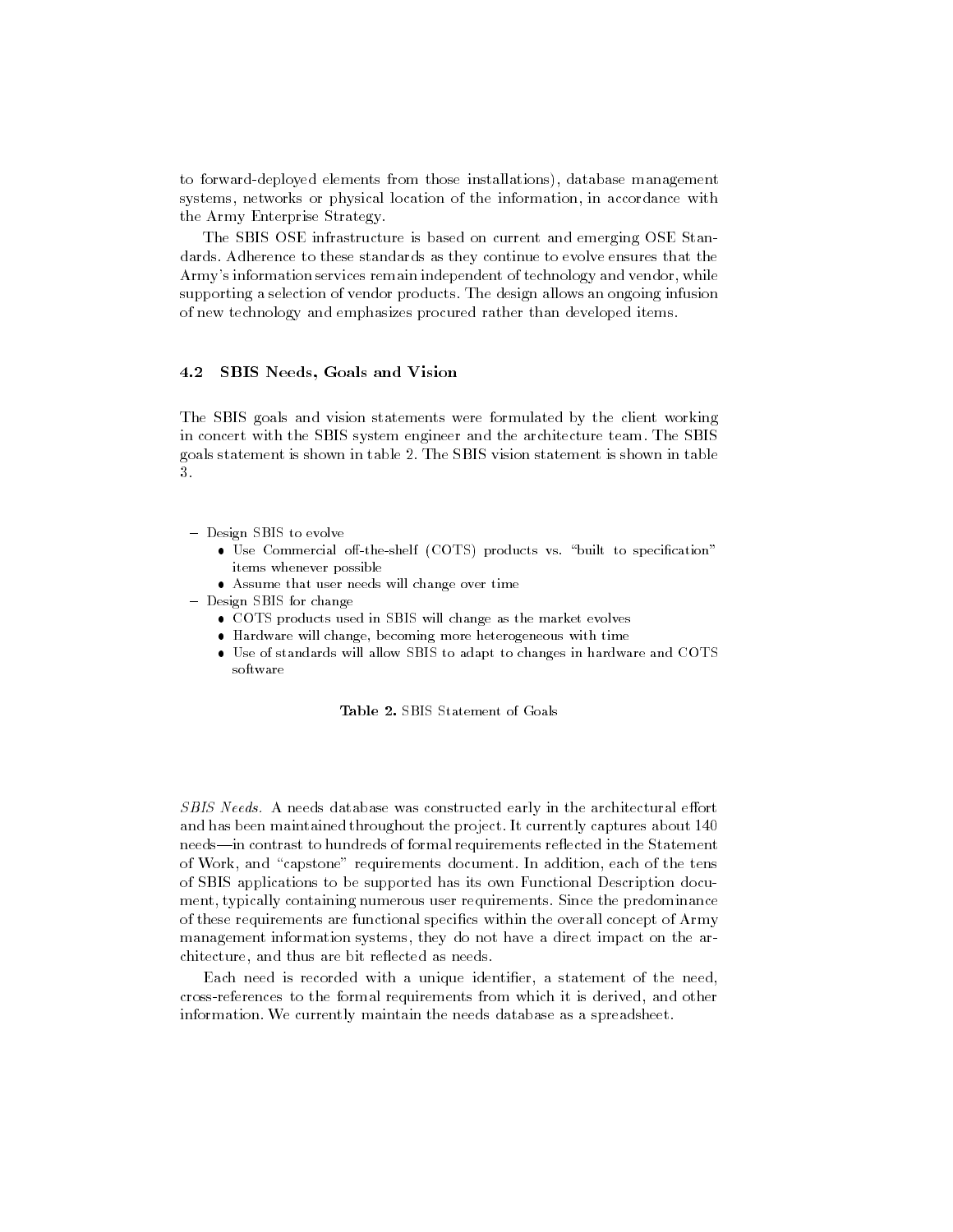- 1. SBIS will support day-to-day information processing needs of an Army installation and the units it supports, even if these units are deployed.
- 2. SBIS will support low-skilled end-users by providing integrated computer-based training, extensive help capabilities, and a consistent end-user interface.
- 3. SBIS will support a set of evolving and expanding applications, including legacy and new applications.
- 4. SBIS will support consistent development of applications by multiple organizations.
- 5. SBIS performance will increase over time, re
ecting increases in application performance requirements.
- 6. Scaling and reliability will be tailorable based on needs of installations and their supported units.
- 7. SBIS reliability will increase over time.
- 8. SBIS will employ `open concepts':
	- ${\bf -}$  to take advantage of emerging technologies as they become stable,
	- $-$  To ensure overall affordability and 'value for the buck,'  $\,$
	- ${\bf -}$  to ensure that applications and data will be isolated from changes in basic  ${\bf -}$ computer hardware, network topology, user interface methods, and database implementations.

Table 3. SBIS Vision Statement

#### $4.3$ **SBIS Views**

For SBIS, we initially created four views. We have subsequently added a fifth view, to address security concerns. Each is described below.

Application View. As described by the SBIS vision, the system has strong needs for flexibility, portability, interoperability and forms of "openness." As SBIS evolves, new and legacy applications must coexist. The Application View is a "template" for applications new and old. For users, it defines a uniform "look and feel" for SBIS applications. For application designers, it establishes controlled interfaces and partitioning principles such that all applications may \plug and play" in SBIS, availing themselves of common services. For vendors, it establishes identiable opportunities for new products and enhancements within a well-defined market. The Application View exhibits a 5-layered structure of components (from the top): Presentation  ${\bf -}$  User Interface  ${\bf -}$  Application Logic - Data Access - Data Storage. It is layered, in that each component only communicates with its direct neighbors through a single connection, manifest by a well-defined API. Each such pair of components stand in a client-server relationship. Applications are designed to be distributable across any of these layers, on a per-application basis, and governed by rules of the Distribution View (below).

Data View. This view is concerned with how SBIS data is structured, organized and related, and the manner in which applications may utilize this data.

The Data View addresses: Army-wide requirements on data, such as the mandated use of the DoD Data Model; that numerous legacy applications have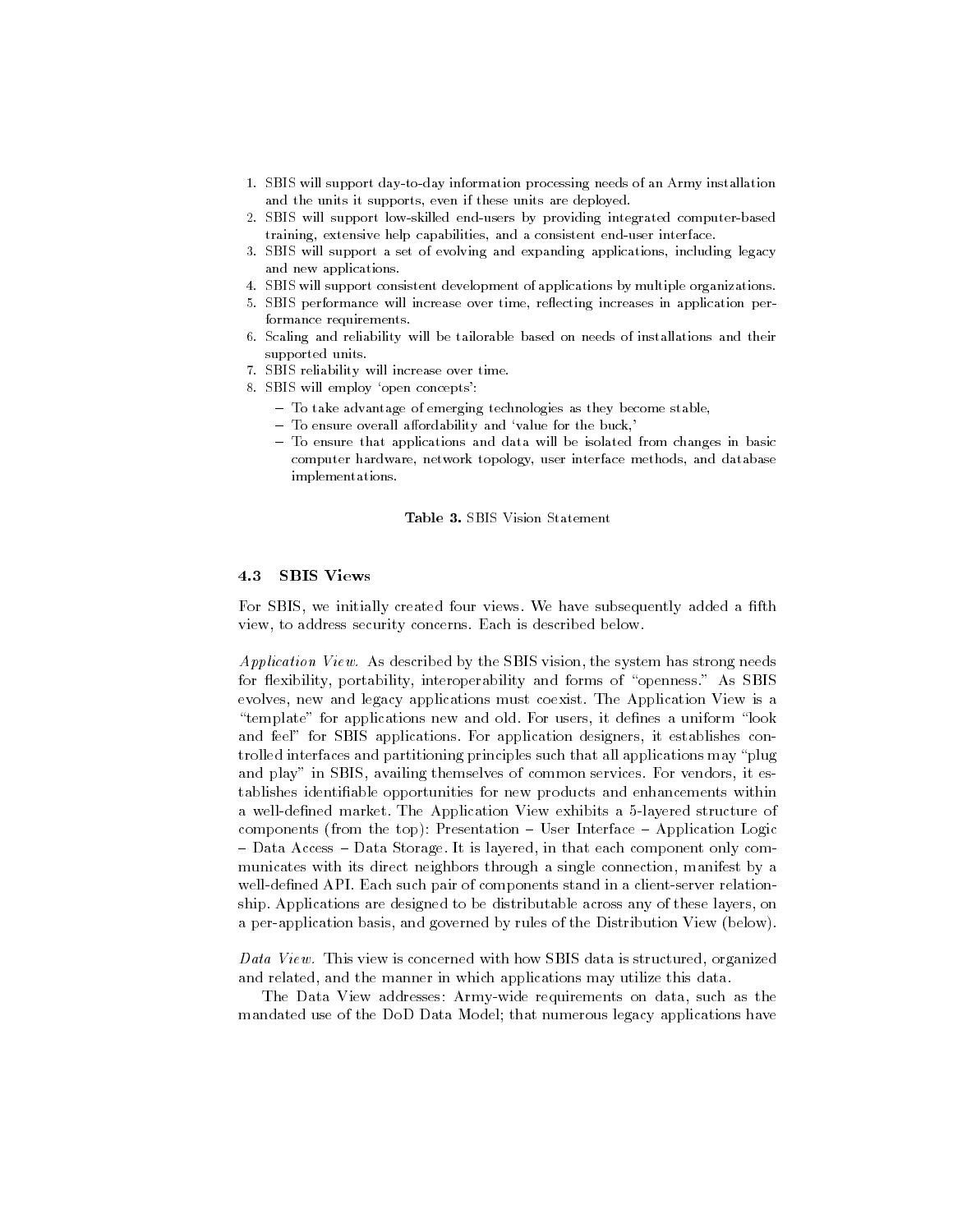implicit or explicit data models of their own; that there is a need for consistent ad hoc query access capabilities; and the demands for distribution and replication

It is not a data model—an SBIS-wide enterprise data model is under development as a part of the design process. Rather, the major components of the Data View are the many SBIS data models (from enterprise, to application-specic, to legacy, to physical models). Connections between these models represent the types of transactions the system will need to implement. Constraints in the Data View reflect the logical relations between these models (that the SBISwide model must be a subset of the DoD model, that each application data model must be a projection of the DoD model, etc.)

Distribution View. The Distribution View is concerned with the allocation of applications and data to actual computing elements (including processors, data bases, networks and end-user workstations) and geographic locales. In the case of SBIS, most distributed processing is accomplished via existing local area net works. However, at some SBIS sites the only available connectivity is via a dialup phone line, substantially reducing the bandwidth and reliability of the connection. More importantly, the Army's approach to conducting operations has changed. Today, a unit being deployed expects to take "a piece of home" with it in the form of connections back to its supporting installation to provide payroll, finance, inventory, and other support. An installation may suddenly find that some of its elements have been moved from down the street to Kuwait, Somalia or Haiti. Thus, the Distribution View must handle both traditional LAN-based connections and ad hoc connections based on commercial broadband carriers, satellite communications, dial-up telephone lines, or even tactical radios. Rather than attempting to specify a single distribution paradigm to cover this range of situations and application and data distribution needs, the Distribution View specifies a set of rules for the designer to use in making decisions for each application and potential distribution case.

Security View. SBIS has strict requirements for handling medical and financial data, as well as interfaces to command and control systems. The Security View establishes rules for the protection of sensitive data and other resources. The components of the Security View comprise the subjects, objects and information domains of a security model [18]. Connections represent the forms of permissible access. Constraints include the security policies governing subjects' behaviors and access to protected data and resources.

Development/Maintenance View. It could reasonably be said that all of the views described above are "development" views, since a critical audience for each one are the developers. However, multiple organizations are involved in developing and maintaining the system which includes legacy and COTS elements. A unied development view is needed to integrate these disparate elements in a consistent fashion. This view describes the rules for documentation and the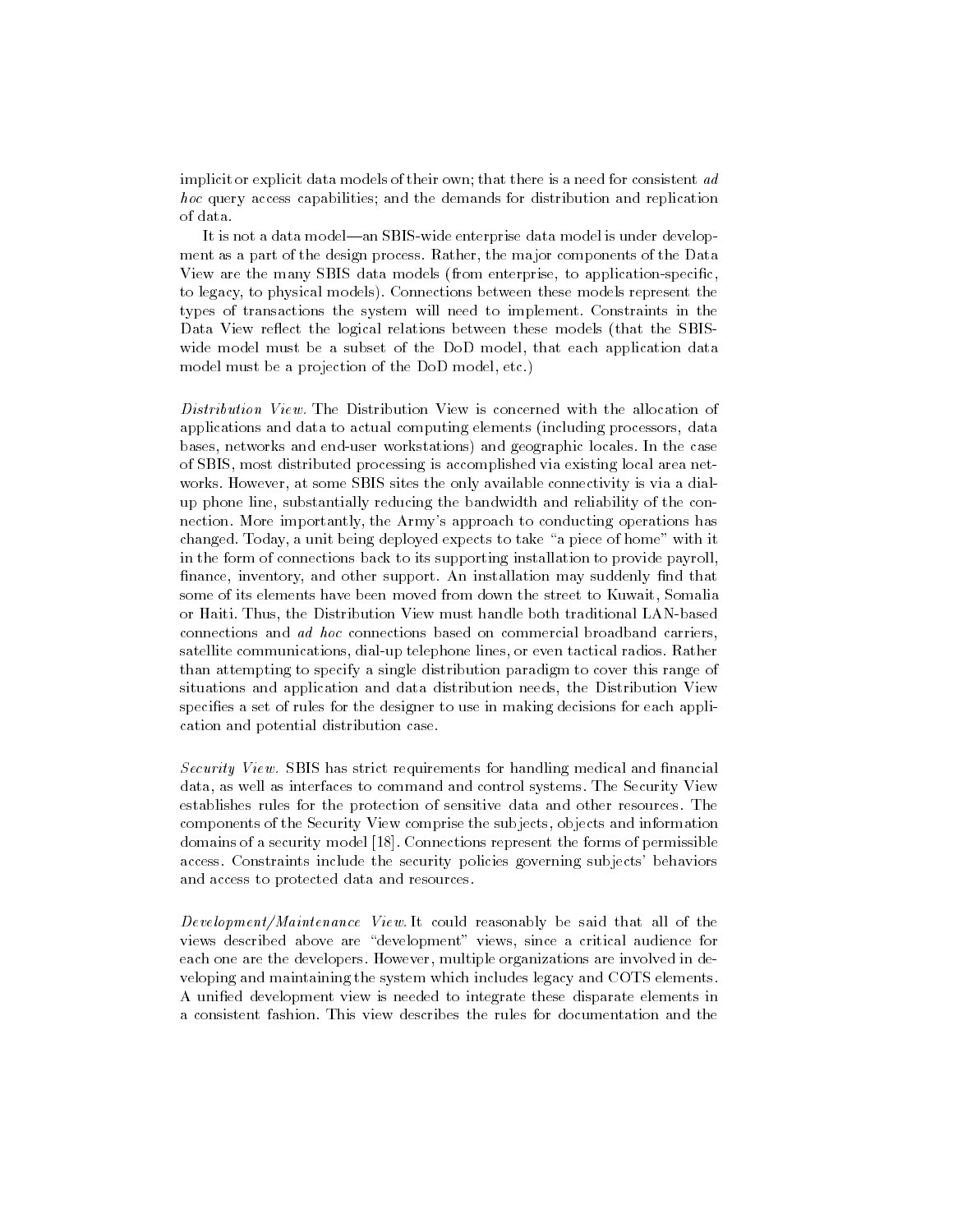management of software artifacts in a multi-organization setting, through a set of building codes and construction rules.

### 4.4 Results and Accomplishments

As requested by the Government client, the original documentation of the SBIS architecture took the form of a set of annotated briefing charts. In this format, the architecture definition has been central to making the notion of a Government-owned/Government-operated infrastructure concrete throughout the program. Getting the client involved in the setting of goals and vision has established his direct involvement in the architectural process.

The architecture definition has been the basis for reconciling conflicting requirements between user proponents and for evaluating design alternatives such as component selection. Make vs. buy (e.g., COTS vs. developed Ada code) options are analyzed in the architectural context. The SBIS context (as expressed in the goals) also led away from an early communication-intensive design proposal. In the same way, the architecture is used to communicate a single integration framework for these disparate components: new code, COTS and legacy applications. The Data Access layer, for example, defines a single, common procedural interface to all data sources (specied with Ada/SQL) whether new, COTS or legacy. The approach is now being extended to an enterprise-wide "Interface Control Document Policy" for standard Army MIS applications to specify their interfaces in a common fashion.

At all stages of the architecture activity, and now in the development phase, we have used the architecture definition for life cycle costing studies, to identify "driving requirements" and to estimate maintenance and support costs.

# 5 The AMIS Architecture

#### $5.1$ The AMIS Program

MITRE was asked to support a government "tiger team" in a quick evaluation of another military information system (AMIS) and the state of the program over a 2-3 week period. The AMIS is intended to provide automated management information support to the U.S. military's reserve components, much as SBIS is to provide to similar support to the active Army. We used our architectural method to develop short goals and vision statements for AMIS. The goals and vision statements were developed by team members with experience in the domain, and were subsequently validated with the project management. We then produced a list of key needs. From this, we developed a strawman architecture to understand the issues. The primary result of this 1-week effort was a list of architectural issues that AMIS needed to solve.

We used this list to discuss issues with the contractor, and produced some alternatives. Our method allowed us to identify and isolate some questionable requirements that (when expressed as needs in our method) drove parts of the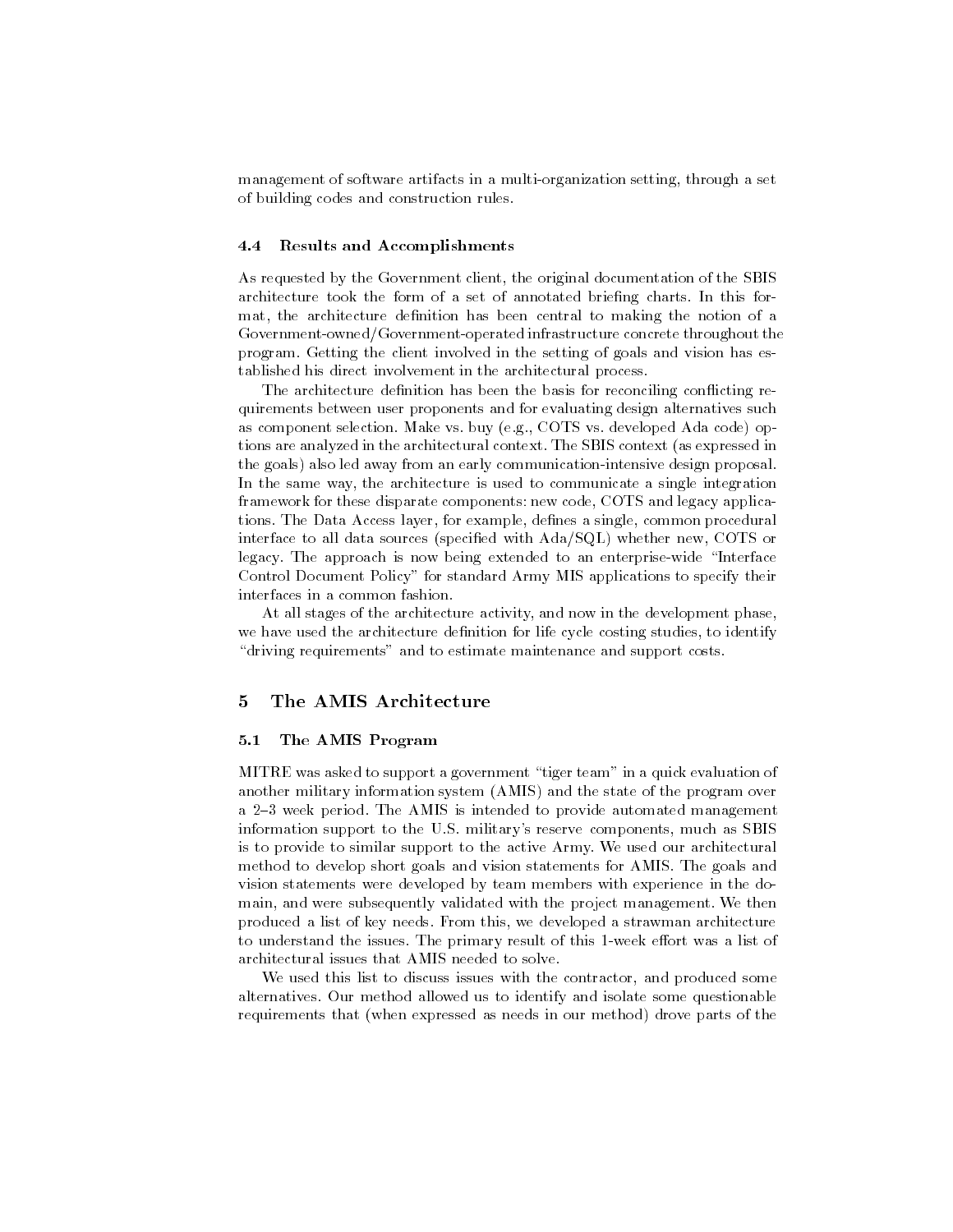system architecture and contributed substantially to the overall system cost. Using our goals and vision statements, we triggered a reassessment of some of these needs. By adjusting the security requirements, we showed that the system could save millions of dollars, through accomplishing the overall goals using alternative facilities (both automated and manual).

# 5.2 Architecture Validation

The tiger team led to a longer-term (3 month) investigation to validate their preliminary findings. For this effort, we systematically applied our method, albeit in a compressed time frame. Because of the strong similarities to SBIS, at each stage we used architectural products from that program as "first drafts" for AMIS.

A Customer Focus Team (CFT)—representing the AMIS users—was formed. We worked with them to affirm the earlier strawman goals and vision statements. The CFT used the SBIS needs database to begin development of a full set of AMIS needs. Many could be used as-is or easily restated, others were deleted, a number were added. The needs were then prioritized by the CFT as input to the architecture.

In parallel with the needs analysis, we started with the extant SBIS views: Application, Data, Distribution, and Development/Maintenance. Subsequently we added a Security View (the recognition of the need for this vantage point was later fed back to SBIS).

Using these draft views and the AMIS needs as they became stable, we were able to quickly sketch a new architecture for AMIS. The Application View was a generalization of what was already being done; the Data View was quite consistent with the approach to data engineering already being taken on the program; the Distribution View reflected opportunities that simply were not present when the original effort was begun; and the Development/Maintenance View focused on program management level concerns for maximising use of COTS and reuse of existing Ada code. The Security view allowed us to capture and compare alternate approaches to system security. In particular, we produced several architectural alternatives, which showed that the right choice of security mechanisms could achieve substantial cost reductions.

### 5.3 Experiences

The major goal for a 'tiger team' is to identify critical issues. Our architectural framework gave us a set of tools for analyzing a program, by producing the initial architectural products. With these products, we did a strawman architecture, which identified where the architecture was affected by specific system needs. Thus rapidly identied a set of issues that had signicant architectural impact. By adjusting the needs, we produced alternate architectures, which were then used in cost analysis.

The method worked very well to focus the team. Through the Needs production, we gained a reasonable familiarity with the system requirements. Our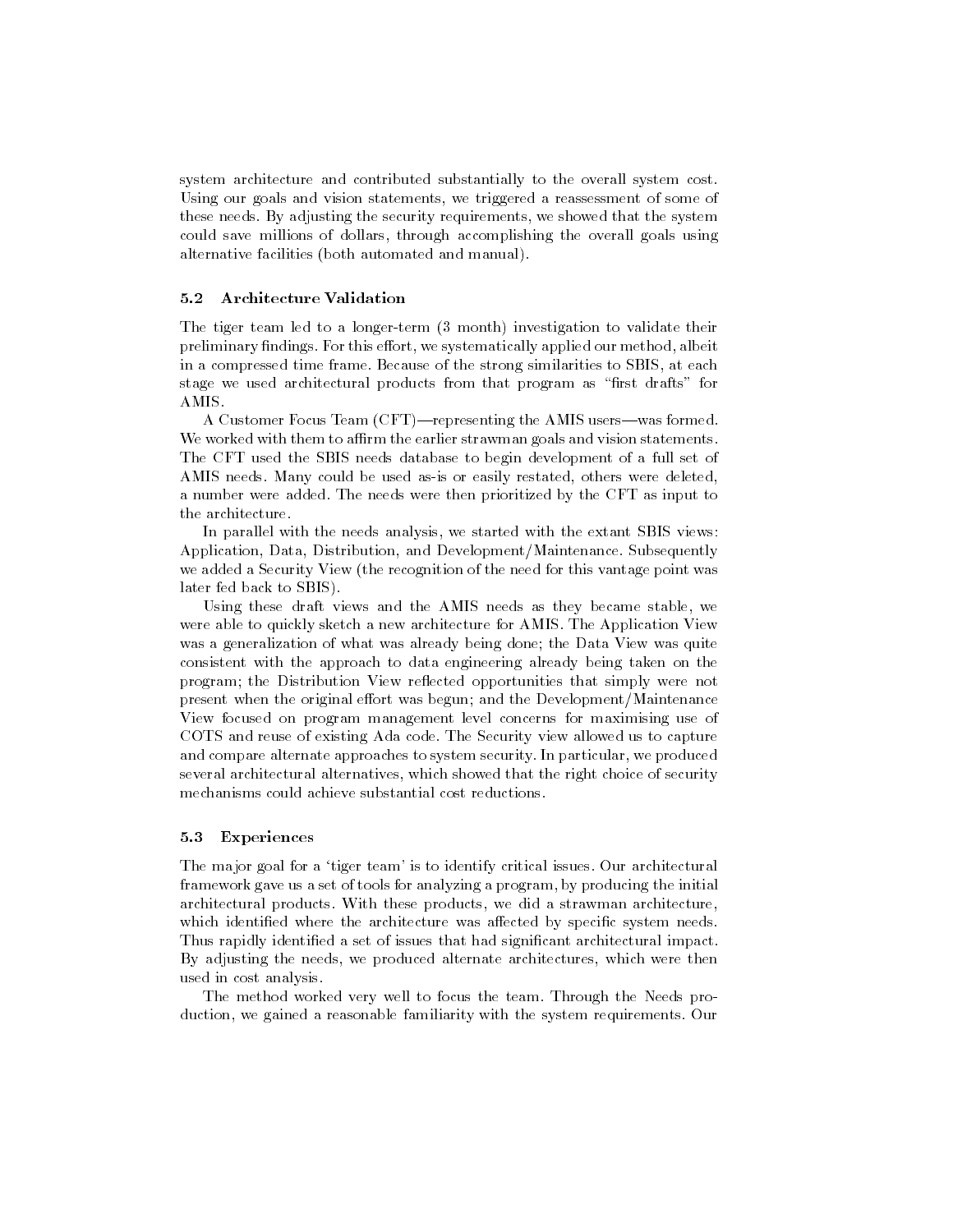work on Goals and Vision allowed us to identify the truly important parts of the system, and were critical in identifying Needs that could be changed without affecting the overall system function. Our strawman software architectures (several versions, based on varying needs) was sufficiently detailed to allow economic analysts to estimate system costs. Thus the architectural approach produced alternative system designs and associated costs, using a consistent method.

# 6 Lessons Learned with Architectures

#### $6.1$ **Our Architectural Method**

We have now used our method both for architecture synthesis and analysis. In addition to the information systems described above, we are using it for a portable (laptop) command and control system at present. In the analysis mode, we have used it to identify weaknesses and risks in proposed designs. In the synthesis mode, it allows us to rapidly isolate key decisions and trade-offs.

The method and the resulting products seem accessible to key decision makers: needs, as we have defined them, are easily understandable by stakeholdersperhaps more naturally than formal requirements. The factoring of a complex system into one or more views also helps to communicate with key personnel.

We have found the principles governing views to be useful in getting started and bounding the architecture problem. By applying these principles and the vocabulary of components, connections and constraints uniformly, we have attained a level of rigor wherein the notation itself rules out possible solutions. Of course, this means not anyone can simply start "architecting"—individuals must be trained in the principles, and our method seems to require a high degree of expertise on the part of its principals.

The architecture descriptions we delivered for AMIS and SBIS were in the format of annotated briefings-as required by our clients. We believe we have reached the limits of usability for this format, at least for large systems. For our on-going SBIS work, the architecture specication has been converted to a textual form. We are considering HTML for other efforts.

### 6.2 Evolution of the Discipline of Software Architecture

Principles of the Method. As we have evolved our method, we have extracted the following principles we believe to be useful to any architectural approach and the basis of our success:

- Architecture documentation must be understandable by diverse audiences, including users and clients, not just developers
- There's a need for a general-purpose "blueprinting" technique
	- Applicable to single systems, product lines, domains
	- Independent of design method (e.g. object-oriented)
	- Independent of computational model
- { Always separate concerns
	- Requirements  $\neq$  Architecture  $\neq$  Design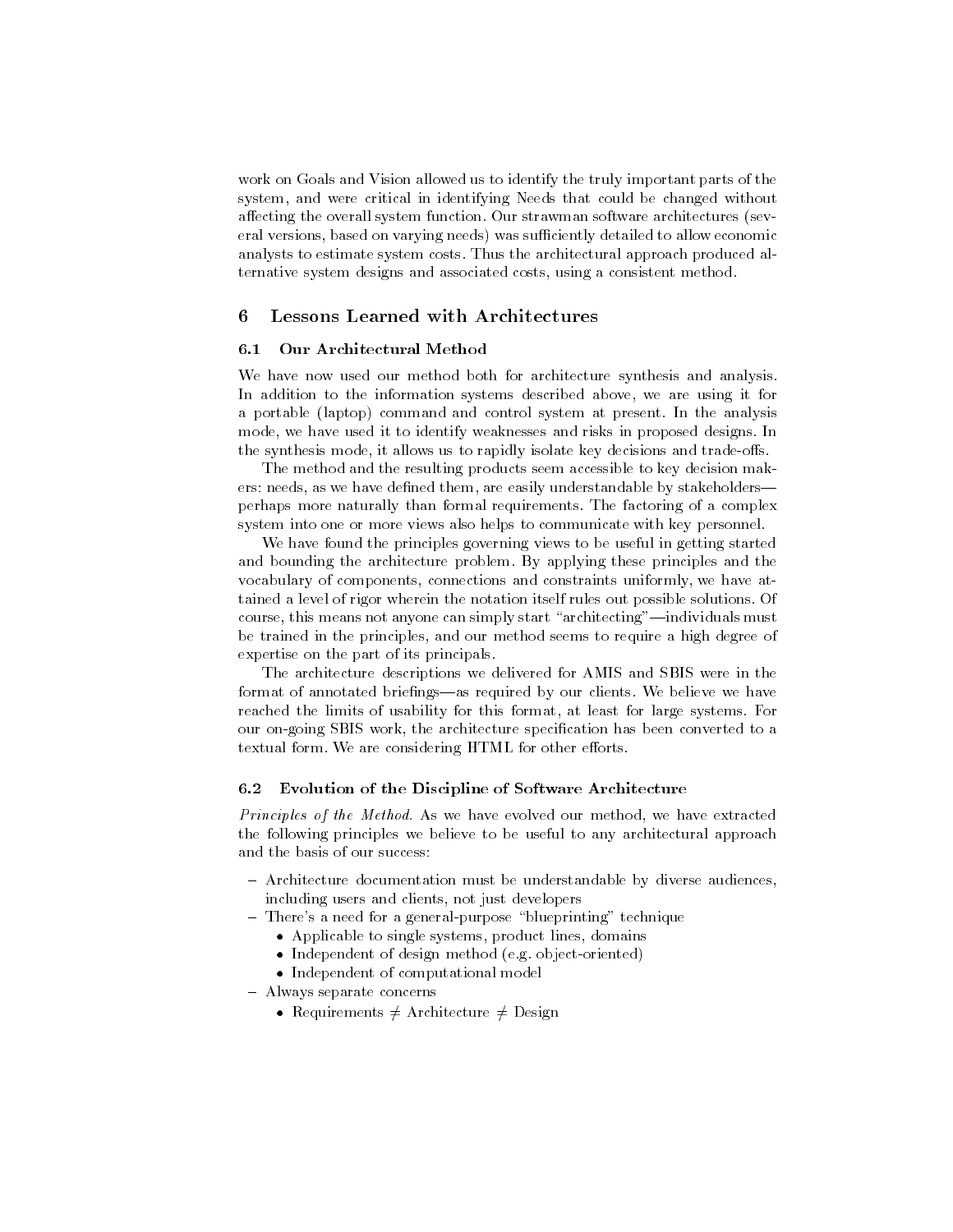Comparison to Other Work. These principles have led us to a conception of architecture, much closer to its traditional (building) sense, than is currently employed in software. Most current work focuses on the internal structure of systems, making architecture a part of design, rather than a contextual activity, situating the system in its environment of users and other stakeholders.

We believe we have made two important technical contributions in our work. First, we capture constraints as first-class entities of an architecture, on par with components and connections. Second, we use these three primitives as a unifying notation across different views-whereas others have selected view-particular constructs (whether functions, objects, etc.).

#### $\overline{7}$ Conclusions

We have developed an architectural method that emphasizes placing a system into its context, and captures this context through the goals and vision state ments. We abstract the requirements into a set of needs, which are then used to develop the subsequent architectural products, a set of blueprints, or views, of the system. Each view is expressed in terms of components, connections and constraints, governed by a meta-model. A key ingredient of our approach is traceability between views, which we believe we have the conceptual mechanisms to handle.

During the development of the method thus far, we have used only text processing and graphical presentation tools for architecture specification. This has been intentional—we did not want to force what we were doing into existing tools without knowing our real needs for automation. Now, we believe we have enough experience with the method to take the next step; that is the subject of future work.

Acknowledgments. The applications described here were under the sponsorship of the U.S. Army Information Systems Engineering Command (ISEC). Our development of the practical architecture method is sponsored by the MITRE Soft ware Center Core Technology program. Other MITRE contributors to the definition and application of the method include: R. Baldwin, C. Byrnes, R. Harris, K. Heideman, J. Hustad, M. Kinnebrew, J. Knisley, J. Moore, T. Nixon, R. Ringdahl, S. Schwarm, and D. Waxman.

# References

- 1. D. Garlan, editor. Proceedings of the First International Workshop on Architecture for Software Systems, Seattle, WA, April 24-25 1995. Published as CMU-CS-TR- $95 - 151$ .
- 2. Philippe B. Kruchten. The 4+1 view model of architecture. IEEE Software, 28(11):42-50, November 1995.
- 3. Dewayne E. Perry and Alexander L. Wolf. Foundations for the study of software architecture. ACM SIGSOFT Sofware Engineering Notes, 17(4), October 1992.